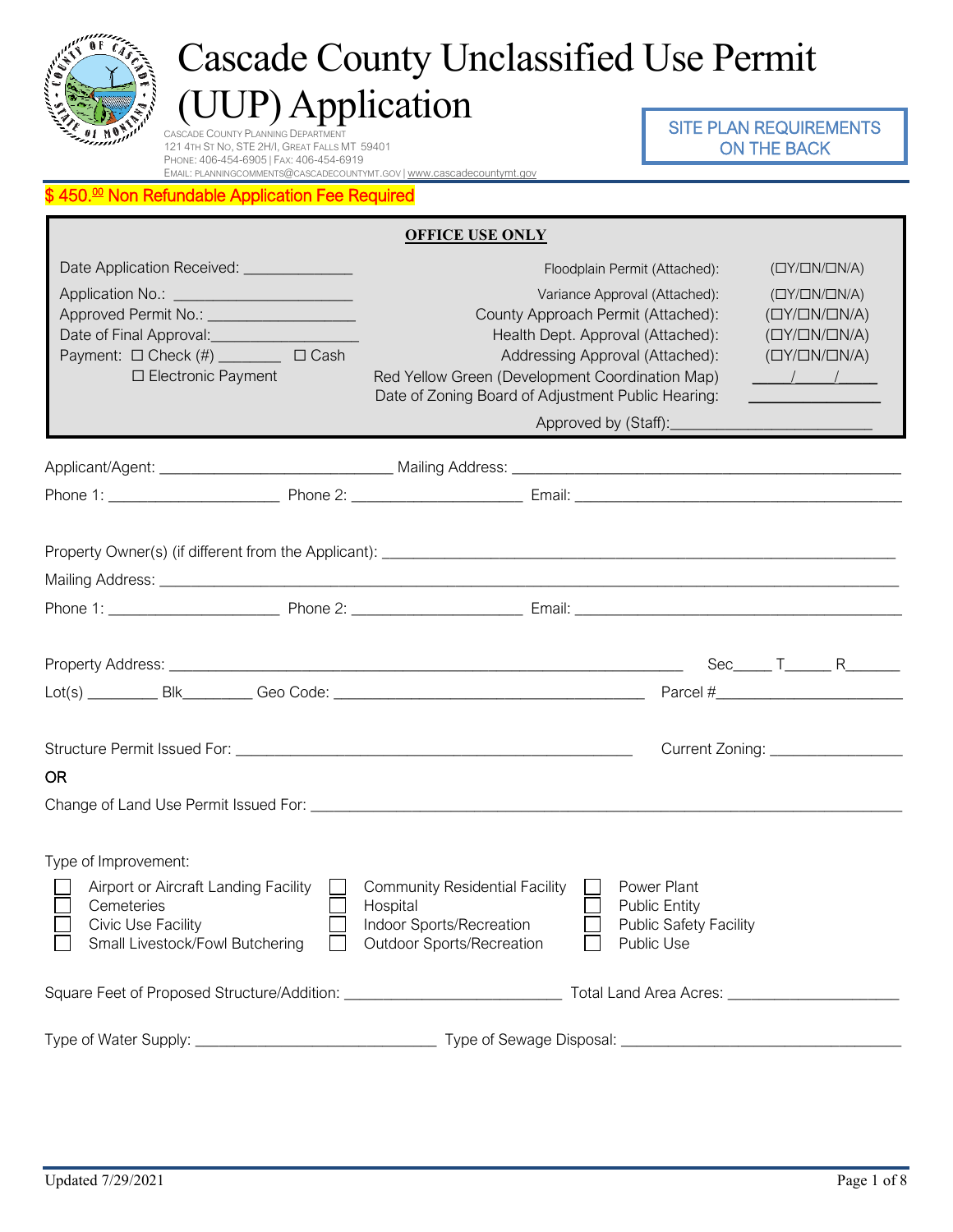# **INSTRUCTIONS:**

The Permit Application Form shall be submitted to the Cascade County Planning Office for review. The applicant shall obtain all required permits/forms as part of the permitting process:

- If your property is in a regulated floodplain, a Floodplain Permit must be obtained first from the Planning Office.
- If an approach to the property is from a county road, an Approach Permit is needed from the Cascade County Public Works Road and Bridge Division. If an approach will be off a state highway, an Approach Permit is needed from the State of Montana Department of Transportation.
- If your property needs an assigned address, contact from the Cascade County Public Works GIS Division for an address application.
- If your property needs a wastewater management permit, you must obtain a septic system permit from the City-County Health Department (http://www.cchdmt.org/environmental-health/).
- All projects that disturb an acre or more are required to have a "General Permit for Storm Water Discharges Associated with Construction Activity" from the MT Department of Environmental Quality (http://deq.mt.gov/Water/WPB/wpbforms).

### SITE PLAN REQUIREMENTS: (PERMITS WILL NOT BE ISSUED WITHOUT AN ACCURATE SITE PLAN)

Provide a complete site plan at a suitable scale  $(1" = 40'$ ,  $1" = 100'$ , etc) which includes the following, as applicable:

| <b>REQUIRED</b> | <b>OBTAINED</b> | <b>SUBMISSION CHECKLIST</b>                                                                                                                                              |
|-----------------|-----------------|--------------------------------------------------------------------------------------------------------------------------------------------------------------------------|
| $\boxtimes$     |                 | The location of existing structures, boundaries, drain fields, and utilities; including size,<br>dimensions, and current uses                                            |
| $\boxtimes$     |                 | Location of proposed structures, alterations, curb cuts, access points, and utilities and the size,<br>dimensions, and uses thereof                                      |
|                 |                 | Existing land use(s) on adjacent property                                                                                                                                |
|                 |                 | Disturbing one (1) acre or more; if yes, attach DEQ "General Permit for Storm Water Discharges<br>Associated with Construction Activity".                                |
|                 |                 | Location, size, dimensions, and number of off-street parking spaces, including on-site vehicular<br>driveways and type of surface improvements (if applicable)           |
|                 |                 | Location and type of existing and proposed landscaping or buffering (if applicable)                                                                                      |
|                 |                 | Location, type, and height of existing and proposed fencing and/or screening (if applicable)                                                                             |
|                 |                 | Location, type, and height of sight-obscuring improvement surrounding areas of storage for raw<br>materials, finished products, machinery, and equipment (if applicable) |
|                 |                 | Completed Operational Statement Checklist (if applicable)                                                                                                                |
|                 |                 | Industrial Affidavit (if applicable)                                                                                                                                     |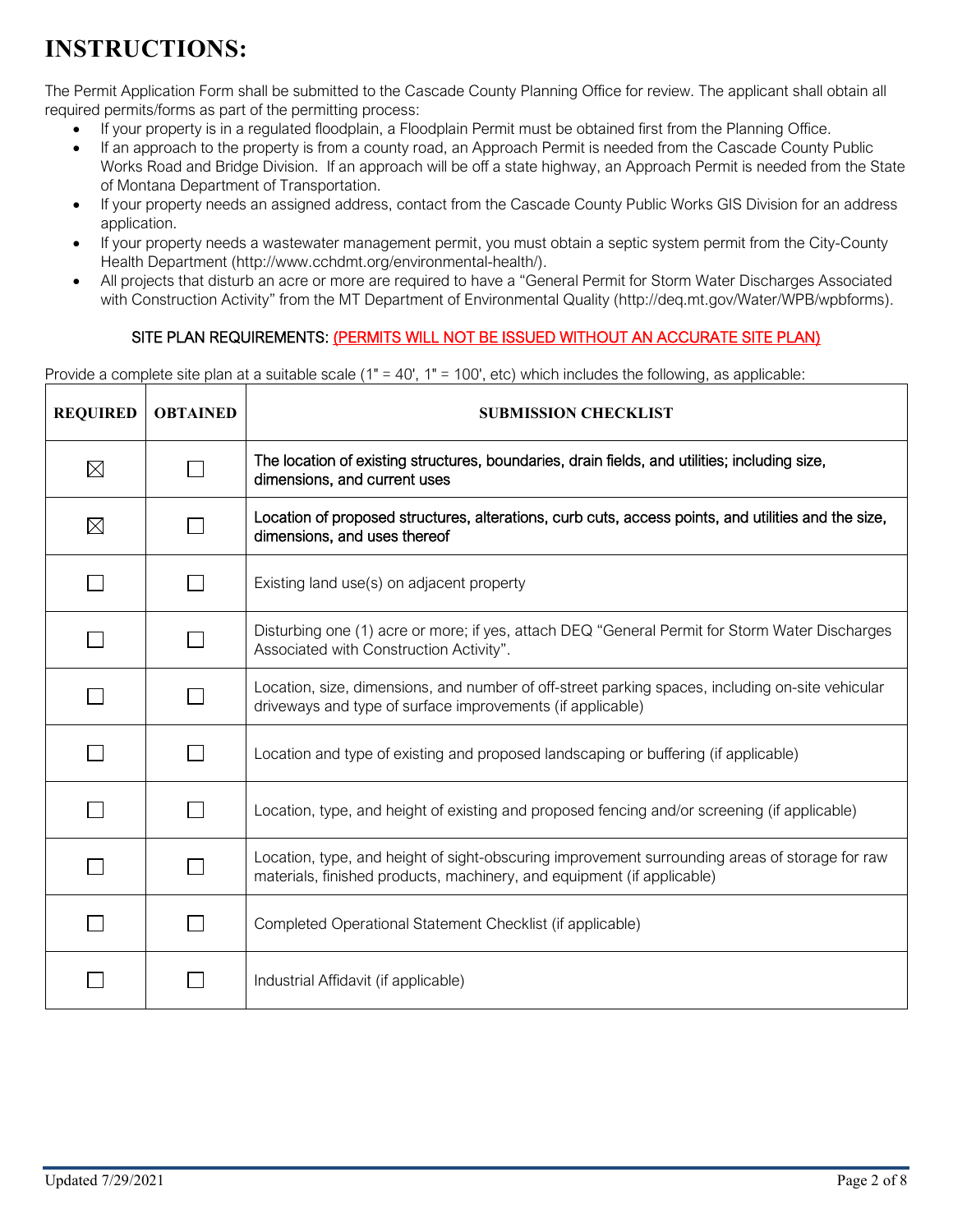# I. General Information for Applicants

A. Understanding the Regulations: First, the proposed use must be specifically mentioned as a category in *Uses Permitted Upon Issuance of an Unclassified Use Permit* within Section 18 of the Cascade County Zoning Regulations. Portions of the County Zoning Map and the Zoning Regulations are available through the Cascade County Website at [http://departments.cascadecountymt.gov/planning.](http://departments.cascadecountymt.gov/planning)

### II. Steps of the Application Process

- A. Hold a Pre-Application meeting with Cascade County Planning Staff to ensure the project will meet the standards for Unclassified Use Permits as outlined within Section 18 of Cascade County's Zoning Regulations.
- B. Complete, sign, and return an Unclassified Use Permit application with the \$450.00 application fee to Planning Staff.

Site plans, diagrams, business plans, photographs, and other documents may be requested as part of a complete application, depending on the applicant's proposal.

- C. Planning Staff will notify interested agencies of the proposed project to request comments for the proposed application.
- D. Planning Staff will schedule a public hearing before the *Cascade County Zoning Board of Adjustment*;

A legal notice will be published twice in the Great Falls Tribune (at least six (6) days separating each publication) and sent by certified mail to all adjacent landowners.

Planning Staff will present the application to the Zoning Board of Adjustment along with recommendations, based on findings of facts.

The *Zoning Board of Adjustment* will make a determination on the application; three (3) affirmative votes are needed to issue the permit.

- E. Upon written notice from the Planning Staff, the applicant may begin the permitted unclassified use.
- F. Permits may be revoked or expire for the following reasons:
	- 1. The *Zoning Board of Adjustment* finds them in violation of the conditions of the permit or another regulation/ordinance.
	- 2. Approval is valid for one particular use and shall expire one year after the date of approval if construction or the use has not started. The Zoning Administrator may grant a onetime only 6-month extension on the Zoning Board of Adjustment's Approval.
	- 3. The Unclassified Use Permit shall expire if the use ceases for six (6) months for any reason. Any future extension requests must be granted by the Zoning Board of Adjustment prior to the date of expiration.

# III. UUP Criteria

A. Explain how the proposed use meets all of the required criteria below. ALL CRITERIA MUST BE ADDRESSED. If criteria are not applicable, please explain why. Attach drawings, additional text, site plans, and any other documents that will assist staff and the board in reviewing the proposed unclassified use permit application. The more information you can provide, the easier it is for staff and the *Zoning Board of Adjustment* to review the application.

#### 1. The proposed development will not materially endanger the public health or safety.

a) Traffic conditions in the vicinity, including the effect of additional traffic on streets and street intersections, and sightlines at street intersections and approaches:

 $\overline{a}$  $\overline{a}$  $\overline{a}$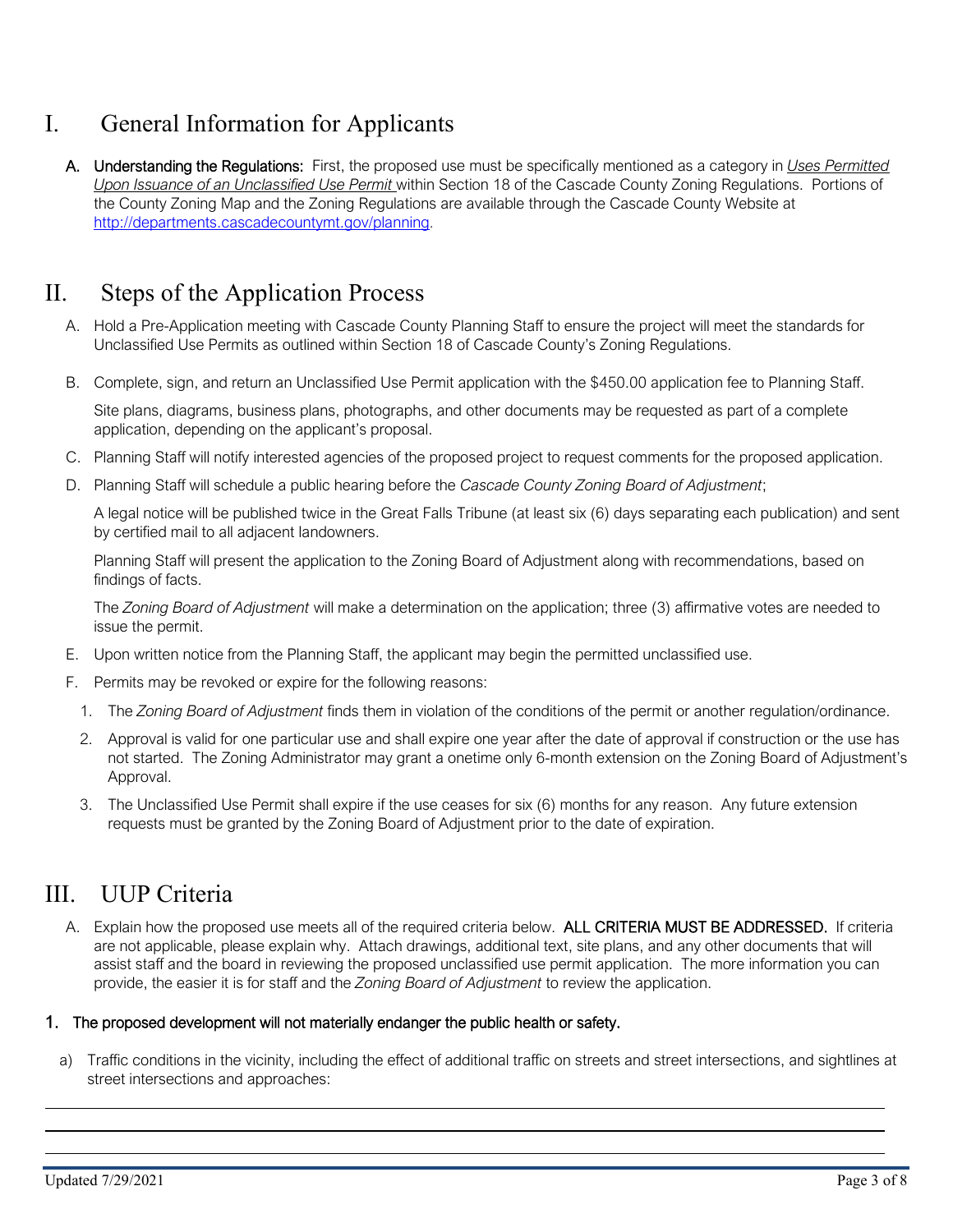- b) Provision of services and utilities, including sewer, water, electrical, telecommunications, garbage collections, and fire protection:
- c) Soil erosion, sedimentation, and stormwater run-off:

 $\overline{a}$  $\overline{a}$ 

 $\overline{a}$  $\overline{a}$  $\overline{a}$ 

 $\overline{a}$  $\overline{a}$  $\overline{a}$ 

 $\overline{a}$  $\overline{a}$  $\overline{a}$ 

 $\overline{a}$  $\overline{a}$  $\overline{a}$ 

 $\overline{a}$  $\overline{a}$  $\overline{a}$ 

 $\overline{a}$  $\overline{a}$  $\overline{a}$  d) Protection of public, community, or private water supplies, including possible adverse effects on surface waters or groundwater:

#### 2. The proposed development is a public necessity or will not substantially impact the value of adjoining property.

- a) The relationship of the proposed use and the character of development to surrounding uses and development, including possible conflicts between them and how these conflicts will be resolved.
- b) Whether the proposed development is so necessary to the public health, safety, and general welfare of the community of County as a whole as to justify it regardless of its impact on the value of adjoining property.

#### 3. The proposed development will be in harmony with the area in which it is located.

a) The relationship of the proposed use and the character of development to surrounding uses and development, including possible conflicts between them and how these conflicts will be resolved.

#### 4. The proposed development will be consistent with the Cascade County Growth Policy.

a) Consistency with the Growth Policy objectives for the various planning areas (Please address all five goals with a separate sheet of paper).

### Goal 1: Sustain and strengthen the economic well-being of Cascade County's citizens. Objectives:

A. Stimulate the retention of existing businesses and expansion of existing businesses, new businesses, value-added businesses, wholesale and retail businesses, and industries including agriculture, mining, manufacturing/processing, and forest products.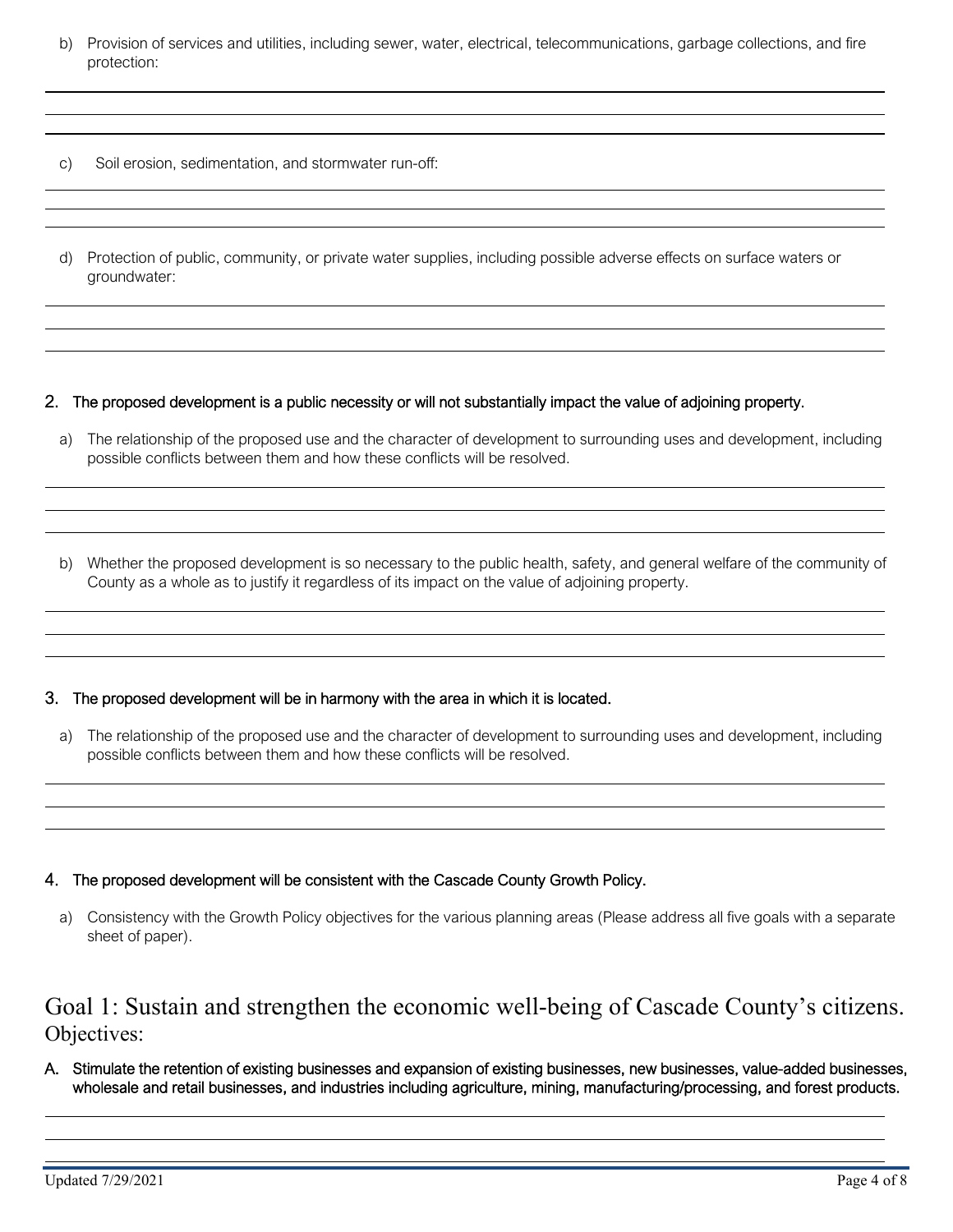- B. Stabilize and diversify the county's tax base by encouraging the sustainable use of its natural resources.
- C. Identify and pursue primary business development that complements existing business, which is compatible with communities, and utilizes available assets. Identify and pursue targeted business development opportunities to include, but not limited to, manufacturing/heavy industry, telecommunication, and youth/social services.
- D. Promote the development of cultural resources and tourism to broaden Cascade County's economic base.
- E. Foster and stimulate well-planned entrepreneurship among the county's citizenry.
- F. Promote a strong local business environment. Encourage and strengthen business support mechanisms such as the chamber of commerce, development organizations, and business roundtable organizations.

and the control of the control of the control of the control of the control of the control of the control of the

G. Improve local trade capture for Cascade County businesses. Promote local shopping as well as well-planned businesses and new businesses.

H. Network with and support other economic development efforts in the region and statewide, in recognition of Cascade County's interdependence with other communities and to leverage available local resources.

I. Encourage the growth of the agricultural economy.

  $\overline{\phantom{a}}$ 

J. Stimulate the growth of the economy by encouraging the use of alternative methods of energy production, including wind energy.  $\overline{a}$ 

 $\overline{a}$  $\overline{a}$  $\overline{a}$ 

 $\overline{a}$  $\overline{a}$  $\overline{a}$ 

 $\overline{a}$  $\overline{a}$  $\overline{a}$ 

 $\overline{a}$  $\overline{a}$  $\overline{a}$ 

 $\overline{a}$  $\overline{a}$  $\overline{a}$ 

 $\overline{a}$ 

 $\overline{a}$  $\overline{a}$  $\overline{a}$ 

 $\overline{a}$  $\overline{a}$  $\overline{a}$ 

 $\overline{a}$  $\overline{a}$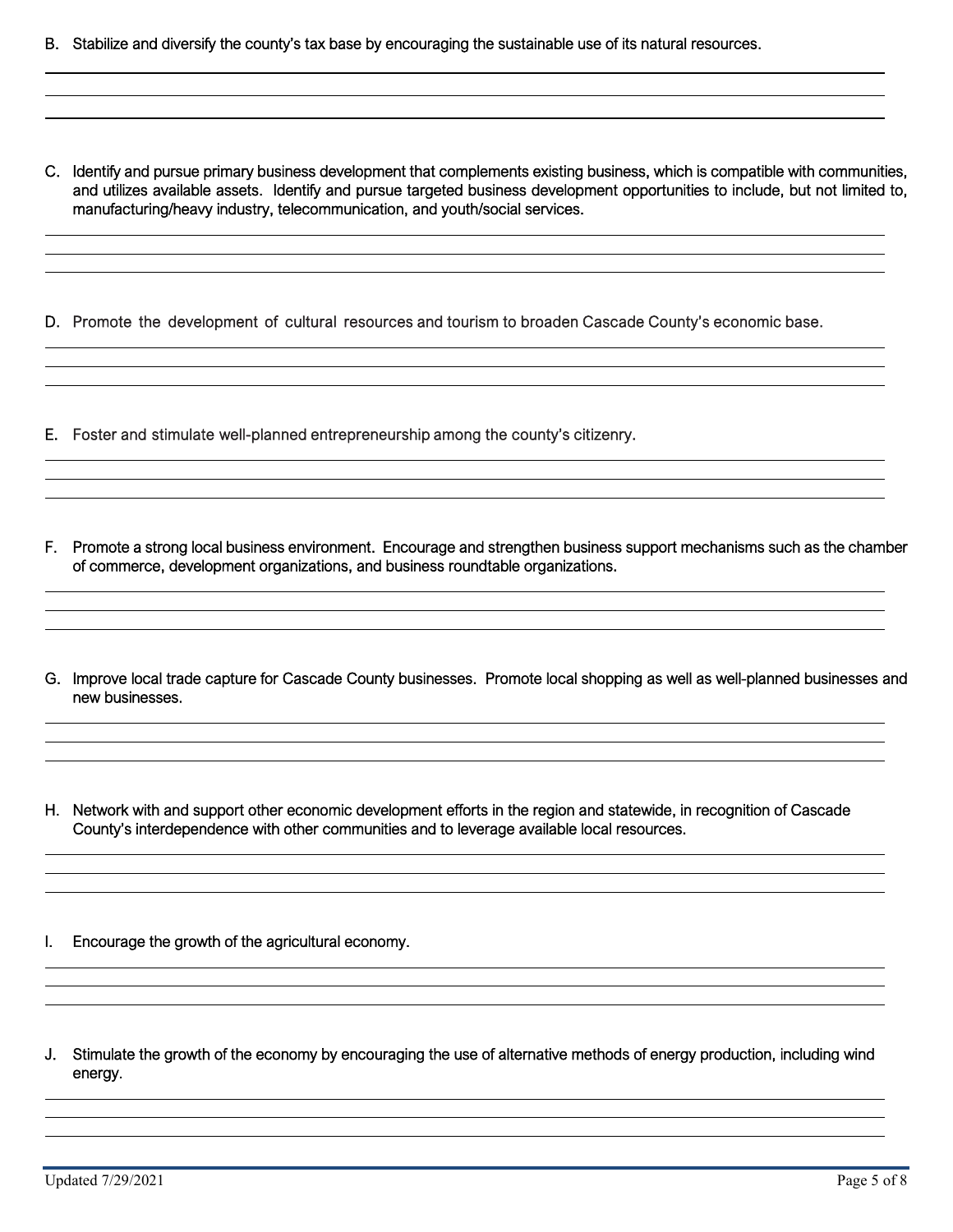Goal 2: Protect and maintain Cascade County's rural character and the community's historic relationship with natural resource development. Objectives:

A. Foster the continuance of agriculture and forestry in recognition of their economic contribution and the intrinsic natural beauty of grazing areas, farmlands, and forests.

B. Preserve Cascade County's scenic beauty and conserve its forests, rangeland, and streams, with their abundant wildlife and good fisheries.

- C. Preserve Cascade County's open space setting by encouraging new development to locate near existing towns and rural settlements and by discouraging poorly designed, land subdivisions and commercial development.
- D. Assure clean air, clean water, a healthful environment, and good community appearance.
- E. Support the development of natural resources including but not limited to timber, mining, oil and gas production, and renewable energy production.
- F. Continue to work with federal and state agencies to redevelop properties within Cascade County which are currently undergoing Superfund and Brownfield processes.

Goal 3: Maintain an agricultural economy. Objectives:

A. Protect the most productive soil types.

 $\overline{a}$  $\overline{a}$  $\overline{a}$ 

 $\overline{a}$  $\overline{a}$  $\overline{a}$ 

 $\overline{a}$  $\overline{a}$  $\overline{a}$ 

 $\overline{a}$  $\overline{a}$  $\overline{a}$ 

 $\overline{a}$  $\overline{a}$  $\overline{a}$ 

 $\overline{a}$  $\overline{a}$  $\overline{a}$ 

 $\overline{a}$  $\overline{a}$  $\overline{a}$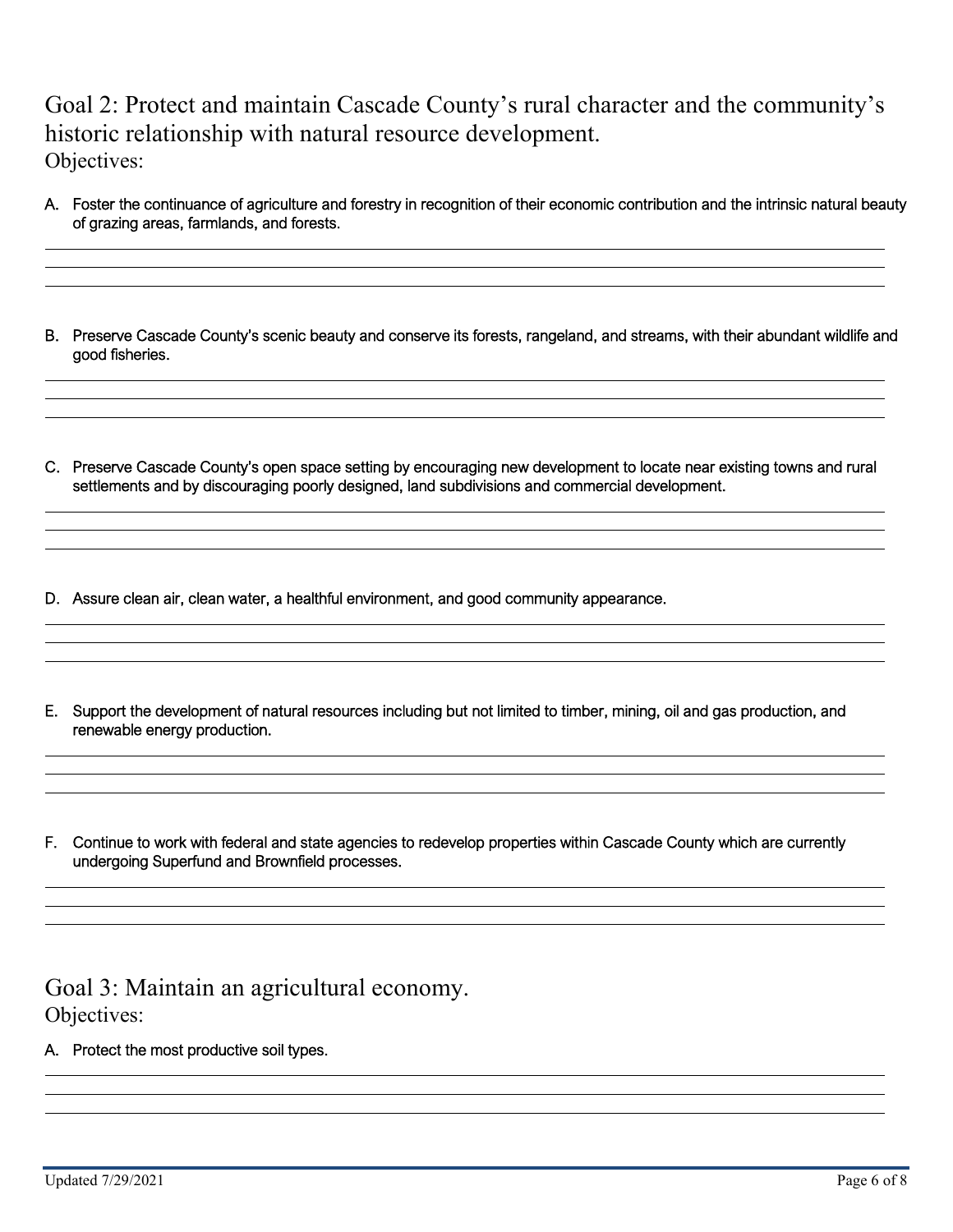$\overline{a}$  $\overline{a}$  $\overline{a}$ 

 $\overline{a}$  $\overline{a}$  $\overline{a}$ 

 $\overline{a}$  $\overline{a}$  $\overline{a}$ 

 $\overline{a}$  $\overline{a}$  $\overline{a}$ 

 $\overline{a}$  $\overline{a}$  $\overline{a}$ 

 $\overline{a}$  $\overline{a}$  $\overline{a}$ 

 $\overline{a}$  $\overline{a}$  $\overline{a}$ 

 $\overline{a}$  $\overline{a}$  $\overline{a}$ 

- C. Protect the floodplain from non-agricultural development.
- D. Support the development of value-added agricultural industry in Cascade County utilizing the products from the regional area.

Goal 4: Retain the presence of the US Military in Cascade County Objectives:

A. Encourage the federal congressional delegation to actively support maintaining the current mission status at a minimum.

B. Promote the location of additional military missions in Cascade County.

C. Encourage the reactivation of the runway at Malmstrom Air Force Base for fixed-wing operations.

D. Refer to the Joint Land Use Study for resolving conflicts and promoting mission compatible development.

Goal 5: Preserve and enhance the rural, friendly, and independent lifestyle currently enjoyed by Cascade County's citizens. Objectives:

A. Maintain Cascade County's citizens independent lifestyle and minimize local governmental intervention, to the extent possible, consistent with the requirements of a continually evolving economy and constantly changing population.